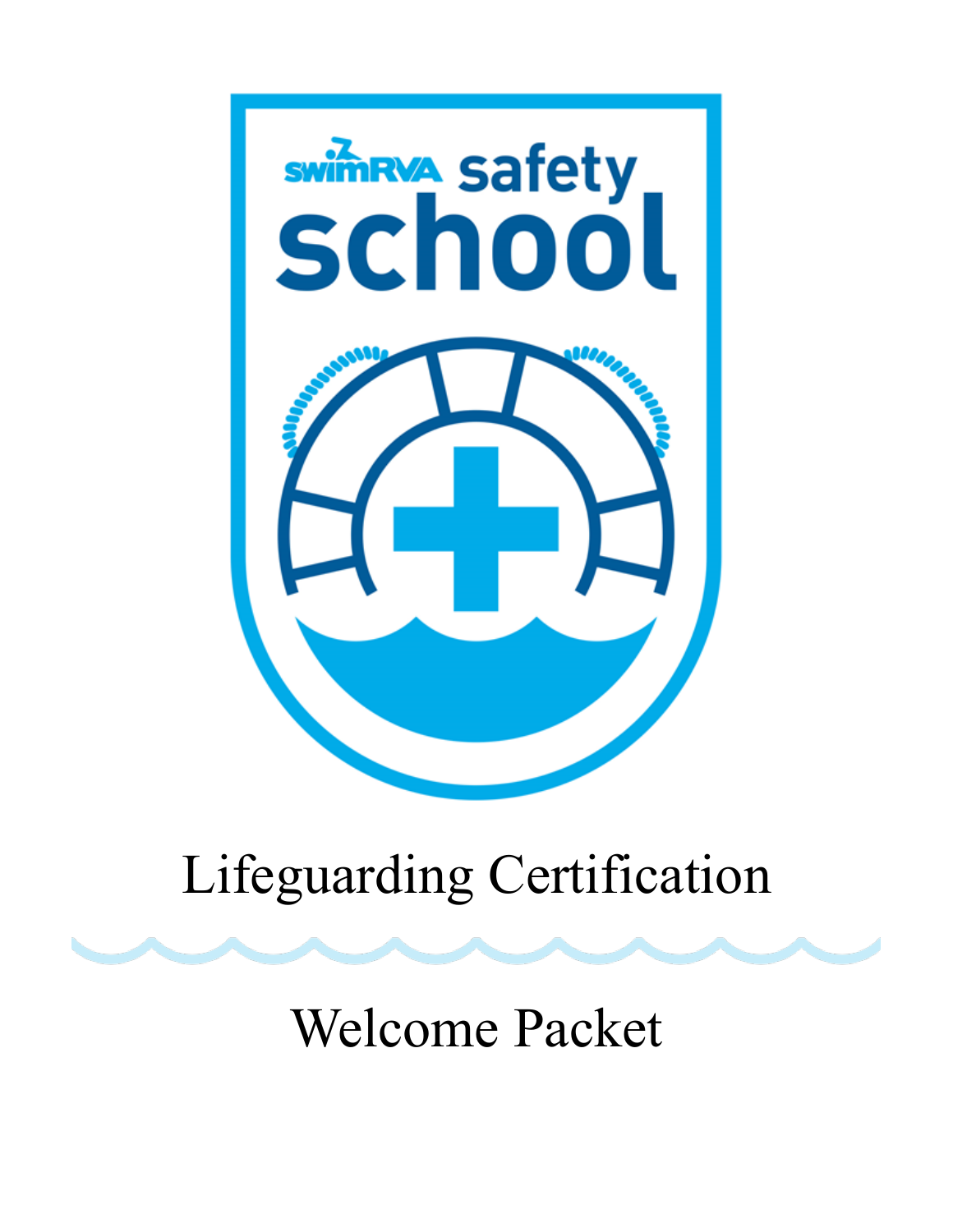

Thank you for enrolling in the Lifeguarding course hosted by SwimRVA Safety School! Our goal is to elevate safety to make aquatics accessible to people of all ages and ability levels. As a lifeguard, you will provide a safe environment which welcomes more people to the world of aquatics. Completing this certification is a valuable first step in helping to create that access.

We look forward to seeing you for the course, but there are some important things you will need to know.

*Class Location: [Collegiate School Aquatics Center](https://www.google.com/maps/place/5050+Ridgedale+Pkwy,+Richmond,+VA+23234/@37.4496307,-77.4922805,17z/data=!3m1!4b1!4m2!3m1!1s0x89b10dc7fd876715:0x509f949a60a29d84) 5050 Ridgedale Parkway Richmond, VA 23234*

> *An email reminder will be sent to the registration email address the day before the class. If you are uncertain about which session you are signed up to attend, please call our member service representatives at 804-271-8271.*

*Dates /Times: Occasionally, the schedule may change slightly, but only if ALL students in the class agree to the changes. Also, depending on class size and how well students practice their skills, class may end before the published end time for the day. In these cases, students will be able to call for a ride prior to the end of class.*

The purpose of the SwimRVA Lifeguarding course is to provide entry-level lifeguard participants with the knowledge and skills to prevent, recognize, and respond to aquatic emergencies. You will learn to provide care for breathing and cardiac emergencies, injuries and sudden illnesses. You will also be introduced to SwimR-VA's core values – Teamwork, Motivation, Work Ethic, Honesty, and Cleanliness – all while testing for an American Red Cross certification in Lifeguarding, CPR & AED for the Professional Rescuer, First Aid, with included opportunity for certification in Administering Emergency Oxygen, and Bloodborne Pathogens.

Before the class begins, you need to attend one of our pre-requisite sessions, called **Guard Ready**. They are scheduled at multiple points during the year to fit your schedule [http://swimrichmond.org/safety-school/](http://swimrichmond.org/safety-school/schedule.htm) [schedule.htm](http://swimrichmond.org/safety-school/schedule.htm) There you will:

- 1. Show proof of age: you need to be 15 by the last scheduled day of your class.
- 2. Swim 300 yards continuously demonstrating breath control and rhythmic breathing. You may swim using the front crawl, breaststroke or a combination of both. Swimming on the back or side is not allowed. This is the *only* portion of the class where swim goggles are allowed.
- 3. Complete a timed event within 1 minute, 40 seconds.
	- Starting in the water, swim 20 yards with your face out of the water. Goggles not allowed.
	- Surface dive, feet-first or head-first, to a depth of 7'7" to retrieve a 10-pound dive brick.
	- Return to the surface and swim 20 yards on your back to the starting point with *both hands holding the brick*, keeping your face at or near the surface so you are able to get a breath. You should not swim the distance under water. Candidates must exit the water without using a ladder or steps.
- 4. Tread water for 2 minutes using only the legs. You should place your hands under your armpits or behind your back.

Guard Ready provides coaching to help you successfully complete the pre-requisites for the class, plus any help you need with Blended Learning (see below). Strong swimming ability is the foundation of every lifeguard's ability to save the people they protect on a daily basis.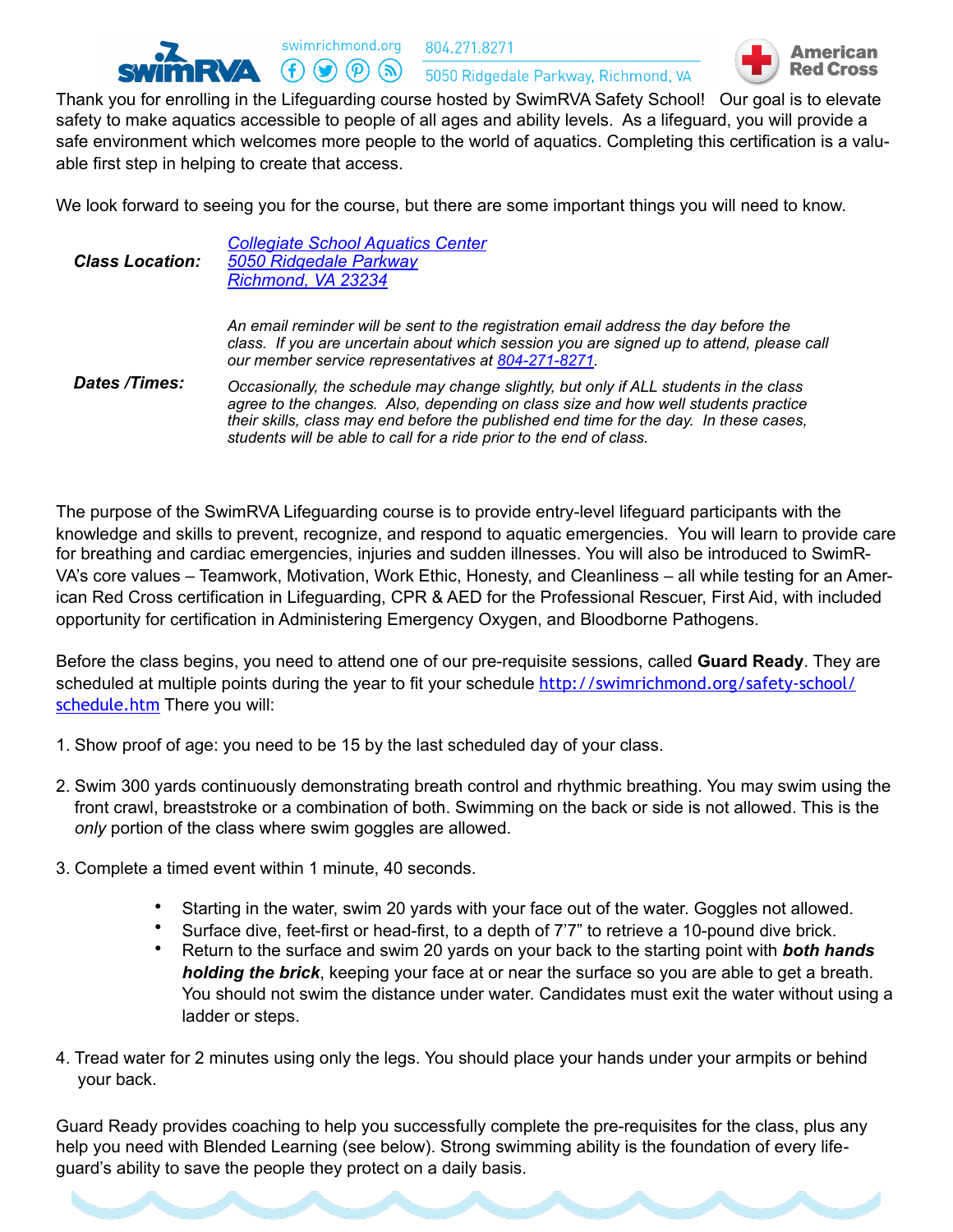804.271.8271

5050 Ridgedale Parkway, Richmond, VA



## **LIFEGUARDING BLENDED LEARNING**

Blended learning combines online learning with in-person skills sessions where you will practice skills and demonstrate competency. Please plan to complete all eLearning modules, including the CPR/AED for Professional Rescuers and First Aid final eLearning exam, *at least two days* prior to your first in-person skills session. Most participants complete the eLearning portion of the course in approximately 7 hours. Your experience may vary widely based on several factors including your PC, internet speed and previous training. I recommend beginning the online session as soon as possible to ensure that you are able to complete all eLearning modules prior to the first in-person skill session.

Access the eLearning content using the following link:

### **<http://redcrosslearning.com/course/73031950-15c1-11e7-b4e0-51657ecd06af>**

swimrichmond.org

After creating a log in using your email address and password, click "Launch Course" to begin.

Print or take a screen shot of your online course completion record available at the conclusion of the eLearning course and bring it to the first in-person skill session. It will read "Proceed to Skill Session".

Please be prepared to show that you completed the eLearning content using one of the following methods.

- 1. Print or take a screen shot of your online course completion record available at the conclusion of the eLearning course and bring it to the first in-person skill session. It will read "Proceed to Skill Session".
- 2. Be prepared to login to the eLearning course on the first in-person skill session to display the completion status that appears above the "Launch Course" button.

You may not begin the class without this work done, but *we are here to help*. [ted.quinn@swimrichmond.org](mailto:ted.quinn@swimrichmond.org) Do not let online learning be a barrier - we can assist in multiple ways.

#### **Other notes:**

Bring a swimsuit and towel for Guard Ready and for every class session.

As an added precaution, it is suggested that students who use contact lenses plan accordingly. Goggles are permitted for the 300 yard swim only. Goggles may not be used for any other in-water portion of the course.

Students will be going back and forth between classroom and pool environments and are encouraged to bring 2 towels and warm clothes to change into. Students will also be allowed to eat and drink during class and there will also be appropriate breaks for meals. Please bring food to eat, there are very few options nearby for purchasing food. Students under the age of 18 cannot be permitted to leave the facility due to safety concerns.

SwimRVA will require that a signed waiver be completed and returned to the front desk or instructor prior to the start of the course. This waiver document is on the next page of this welcome packet. You may also get a paper copy of this at the front desk prior to the start of Guard Ready. Please arrive with enough time to fill out this short form prior to the start time.

There are some fees that may be applicable if a student needs to cancel their enrollment, switch to another class or is unable to pass Guard Ready. For more details about these fees, please visit our frequently asked webpage at [www.swimrichmond.org/safety-school/faqs.htm.](http://www.swimrichmond.org/safety-school/faqs.htm) A description of these fees is also included in the second section of the waiver.

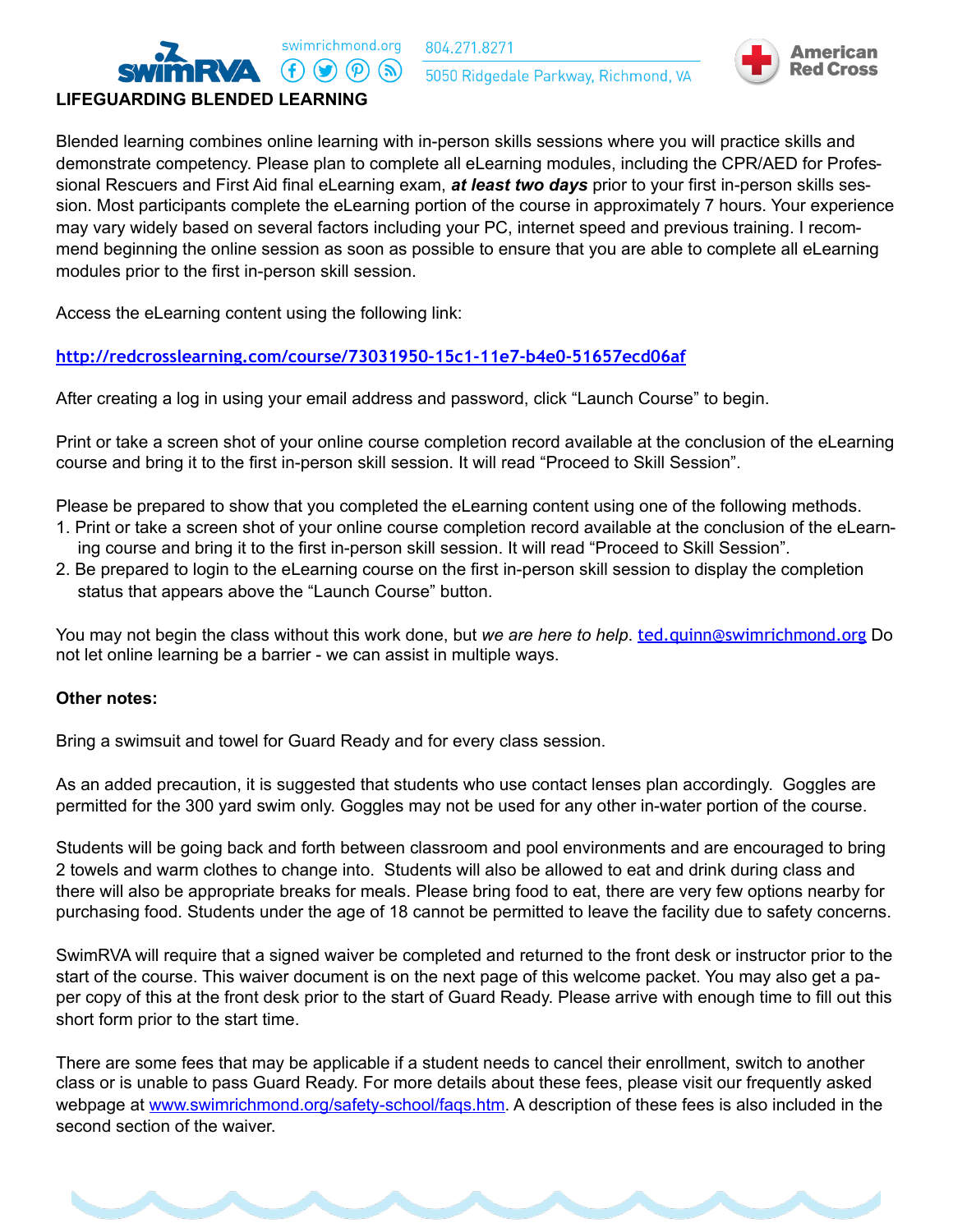

804.271.8271 5050 Ridgedale Parkway, Richmond, VA



To successfully attain American Red Cross certification, students must attend all of the scheduled course sessions; participate in all skill sessions/drills, activities and scenarios, demonstrate competency in all required skills and scenarios, and pass the final written exams with a minimum grade of 80 percent on each section. *The practice sessions will require some strenuous physical activity*. You are encouraged to check with your healthcare professional before participating in the practice sessions, if you have any concerns about being able to complete the required skills. If a medical condition or disability exists that might require adaptation for participation in the activities, or there are questions about fully participating in the Lifeguarding course, please contact me to discuss this before the course begins. This may also be discussed with your instructor during Guard Ready. Upon successful completion of the course, you will receive an American Red Cross certificate for Lifeguarding/First Aid/CPR/AED, valid for 2 years. SwimRVA's course also includes a certification in Administering Emergency Oxygen, valid for 2 years. These certifications will be sent electronically to the student's email provided on the first day of the course. These can be printed or emailed to prospective employers at your convenience. Hard copy certificates are available upon request at a fee of \$10 per card.

If you have further questions, please feel free contact member services directly at (804) 271-8271 or you can email Ted Quinn at [ted.quinn@swimrichmond.org](mailto:ted.quinn@swimrichmond.org).

Good Luck!

*SwimRVA Safety School Authorized Provider for the American Red Cross* 

Attachments:

SwimRVA Safety School Waiver and Photo Release